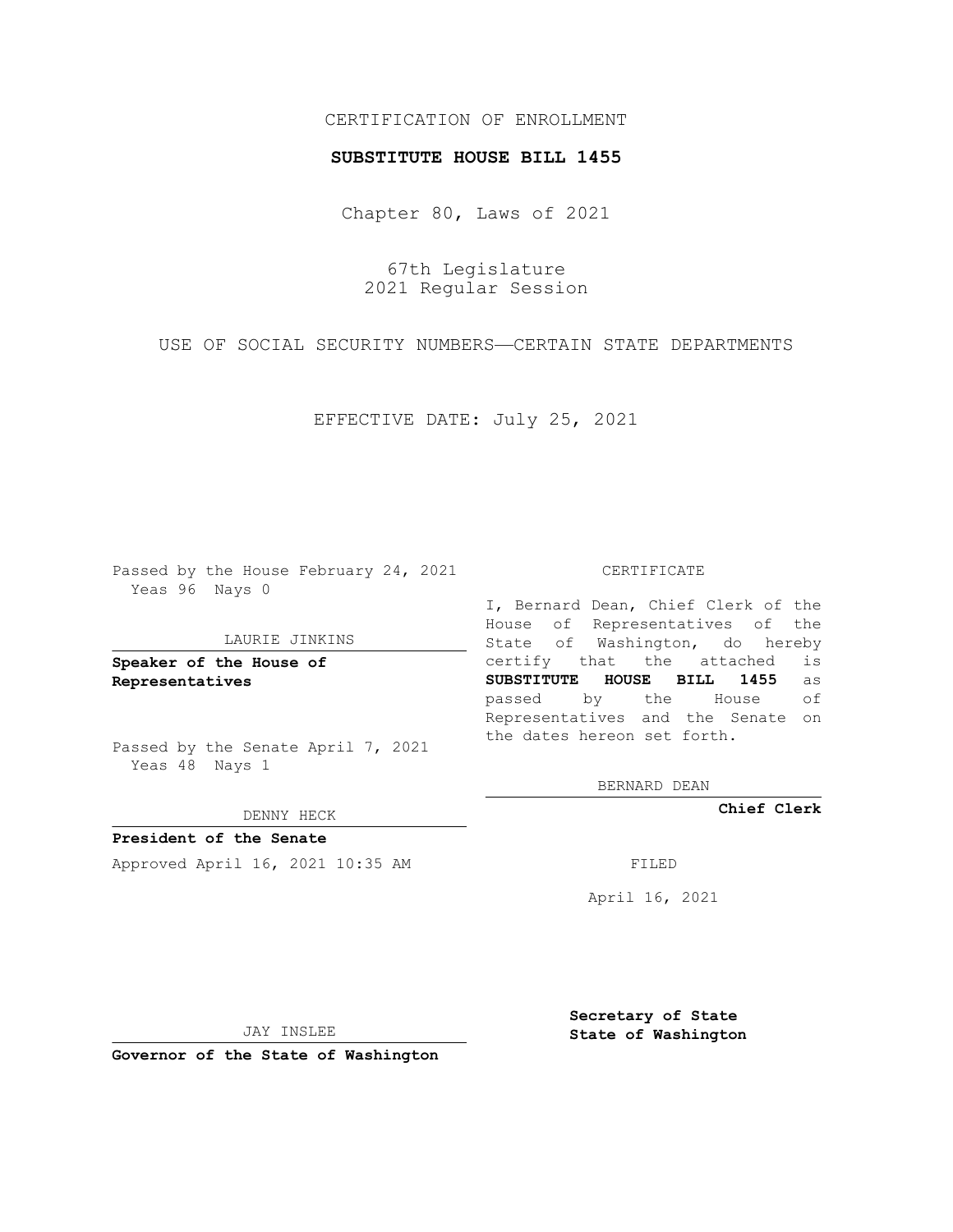## **SUBSTITUTE HOUSE BILL 1455**

Passed Legislature - 2021 Regular Session

**State of Washington 67th Legislature 2021 Regular Session**

**By** House Labor & Workplace Standards (originally sponsored by Representatives Mosbrucker, Boehnke, Young, Sutherland, and Jacobsen)

READ FIRST TIME 02/15/21.

 AN ACT Relating to the use of social security numbers by the department of labor and industries and the employment security department; adding a new section to chapter 43.22 RCW; and adding a 4 new section to chapter 50.12 RCW.

5 BE IT ENACTED BY THE LEGISLATURE OF THE STATE OF WASHINGTON:

6 NEW SECTION. **Sec. 1.** A new section is added to chapter 43.22 7 RCW to read as follows:

 (1) For the purposes of preventing fraud and protecting personal privacy, the department shall examine its current practices in which it discloses the full social security numbers of persons in its correspondence with nongovernmental third parties.

12 (2) If the disclosure of full social security numbers in its 13 correspondence with nongovernmental third parties is not required for 14 compliance with any state or federal law, the department shall:

15 (a) Institute procedures to replace the use of full social 16 security numbers with other forms of personal identifiers in its 17 correspondence with nongovernmental third parties; and

18 (b) By July 1, 2023, cease disclosing the full social security 19 numbers of persons in its correspondence with nongovernmental third 20 parties.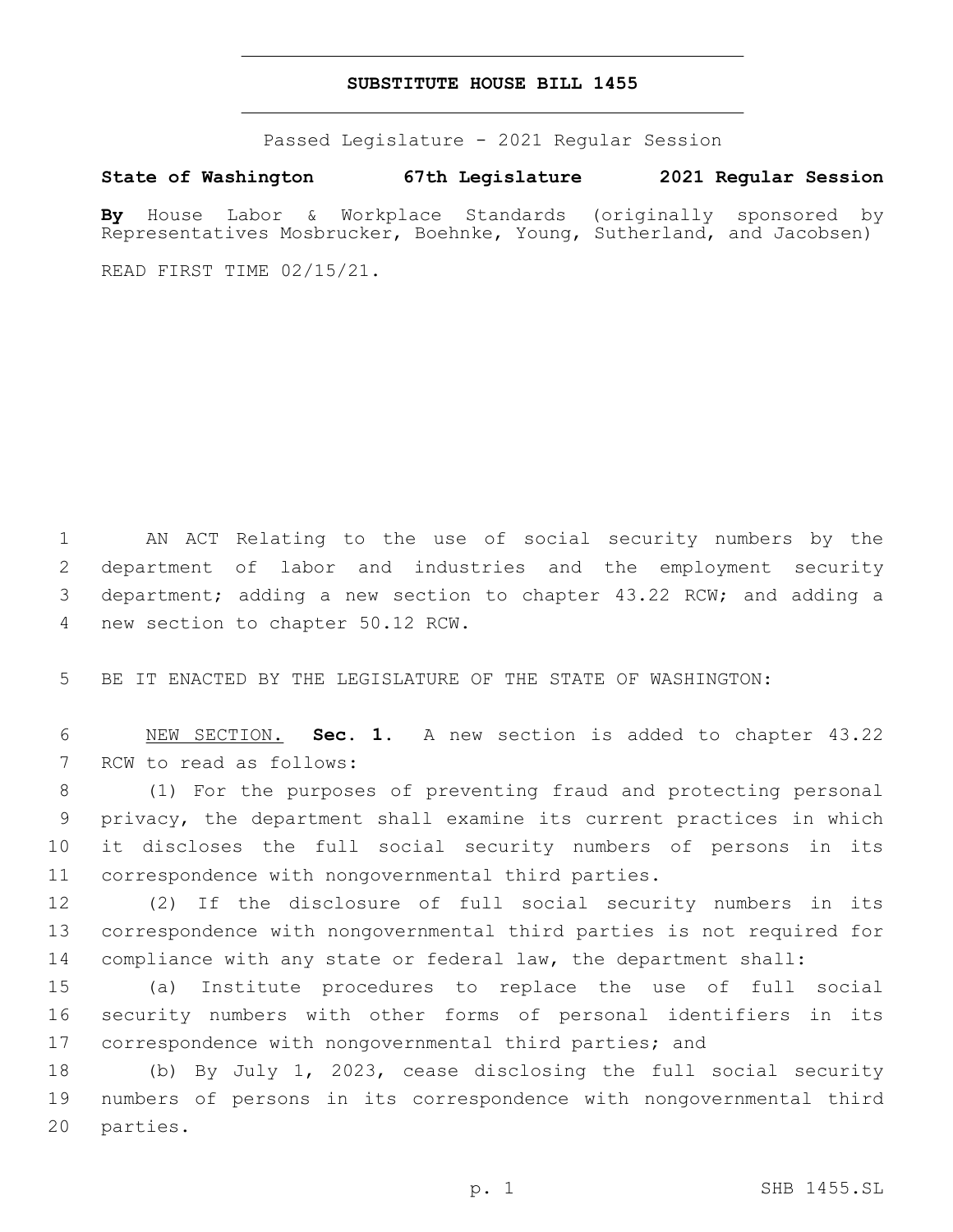(3) The definitions in this subsection apply throughout this 2 section:

 (a) "Correspondence" means written communications, emails, or other similar communications. "Correspondence" does not include financial transactions or communications sent via secured or 6 encrypted methods.

 (b) "Nongovernmental third party" means an individual, corporation, business trust, estate, trust, partnership, association, joint venture, or other legal commercial entity. The term does not include a government or governmental subdivision, agency, or 11 instrumentality.

 NEW SECTION. **Sec. 2.** A new section is added to chapter 50.12 13 RCW to read as follows:

 (1) For the purposes of preventing fraud and protecting personal privacy, the employment security department shall examine its current practices in which it discloses the full social security numbers of persons in its correspondence with nongovernmental third parties.

 (2) If the disclosure of full social security numbers in its correspondence with nongovernmental third parties is not required by any state or federal law, the employment security department shall:

 (a) Institute procedures to replace the use of full social security numbers with other forms of personal identifiers in its correspondence with nongovernmental third parties; and

 (b) By July 1, 2023, cease disclosing the full social security numbers of persons in its correspondence with nongovernmental third 26 parties.

 (3) The definitions in this subsection apply throughout this 28 section:

 (a) "Correspondence" means letters, emails, or other similar communications. "Correspondence" does not include financial transactions or communications sent via secured or encrypted methods.

 (b) "Nongovernmental third party" means an individual, corporation, business trust, estate, trust, partnership, association, joint venture, or other legal commercial entity. The term does not include a government or governmental subdivision, agency, instrumentality, or private persons or organizations covered by RCW 50.13.080.37

> Passed by the House February 24, 2021. Passed by the Senate April 7, 2021.